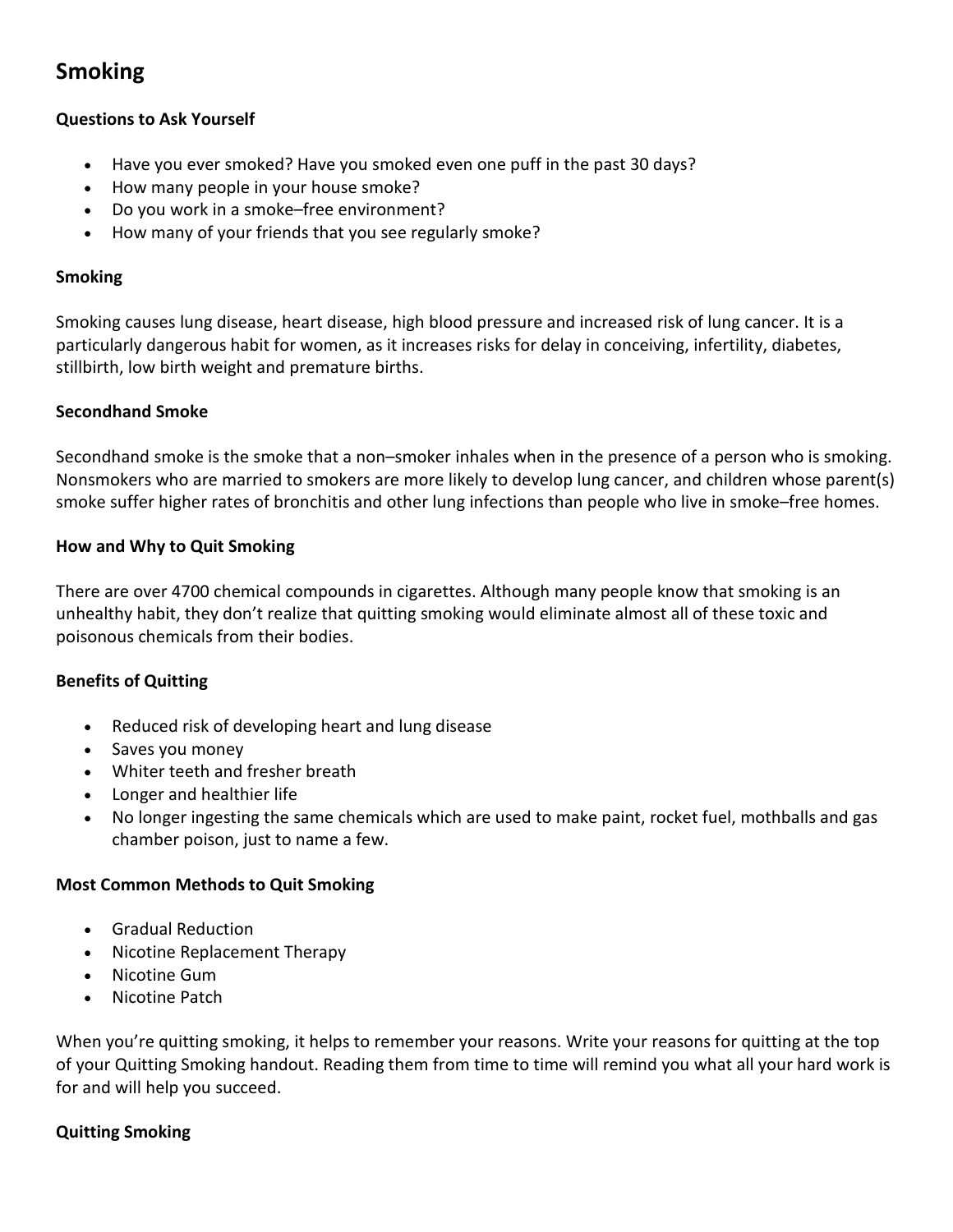Write your reasons here for quitting:

Keep this handy to help you remember your reasons for quitting.

\_\_\_\_\_\_\_\_\_\_\_\_\_\_\_\_\_\_\_\_\_\_\_\_\_\_\_\_\_\_\_\_\_\_\_\_\_\_\_\_\_\_\_\_\_\_\_\_\_\_\_\_\_\_\_\_\_\_\_\_

#### **Make slight changes in your routine.**

#### **If you smoke when you: Try doing this:**

| Drink coffee  | Have hot chocolate or herbal tea instead           |
|---------------|----------------------------------------------------|
| Finish a meal | Get right up, take a walk, or go into another room |
| Watch TV      | Find another way to keep your hands and mouth busy |

#### **Keep your hands and mouth busy.**

- Take up a hobby (like knitting or sewing)
- Play with something, draw or doodle
- Use a straw or toothpick
- Sip water or juice
- Chew gum or suck on hard candy
- Work on a craft
- Decorate your baby's room
- Eat a healthy snack, like fresh fruit

# **Do something to get your mind off of difficult emotions or nerves.**

- Go for a walk
- Remind yourself what you do well
- Plan a project
- Read a good book
- Talk to a friend
- Be easy on yourself

# **Find ways to cope with withdrawal symptoms (your body's natural reaction to quitting.)**

| Withdrawal symptom:   | $\ $ Try this:                                                                |
|-----------------------|-------------------------------------------------------------------------------|
| Cough and sore throat | Take cough drops or sip warm tea                                              |
| Hunger                | Eat low-fat snacks                                                            |
|                       | Dizziness and headaches $\ $ Get some fresh air; sit when you feel dizzy; nap |
|                       | Difficulty paying attention Take a walk; work in short bursts                 |
| Constipation          | Eat more fruit, veggies and bran; drink lots of water                         |

# **Being around someone who is smoking can be tough. Here are a few ways to react to smokers:**

- Ask the person not to smoke around you, since you are trying to quit.
- Ask friends and family to help by never smoking in the house.
- Make your home and cars smoke–free, and ask smokers to smoke outside.
- Leave the room when others light a cigarette.